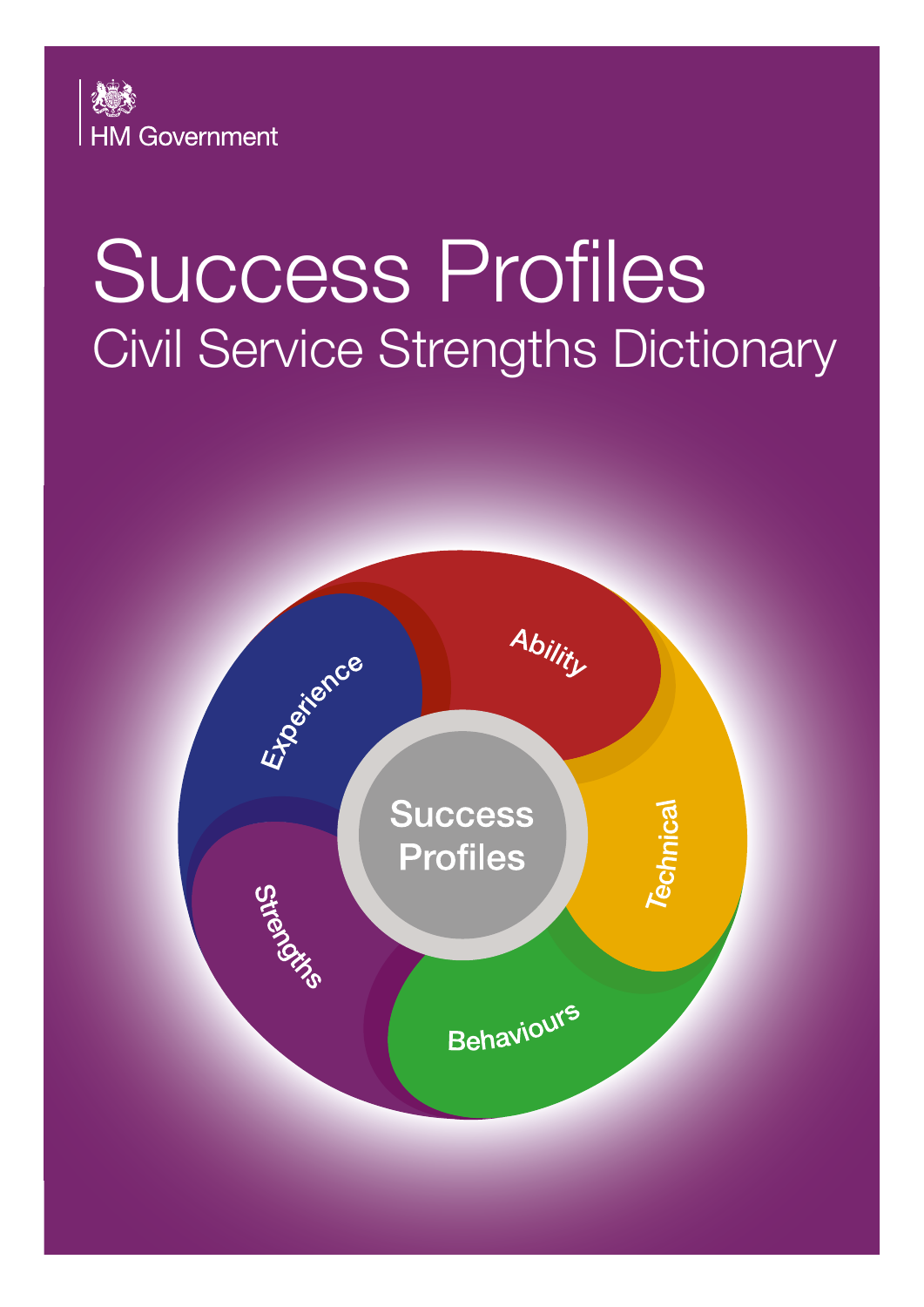### What are Success Profiles?



The Success Profile Framework is being introduced to attract and retain people of talent and experience from a range of sectors and all walks of life, in line with the commitment in the Civil Service Workforce Plan.

The Success Profile Framework moves recruitment away from using a purely competency based system of assessment. It introduces a more flexible framework which assesses candidates against a range of elements using a variety of selection methods. This will give the best possible chance of finding the right person for the job, driving up performance and improving diversity and inclusivity.

The elements that can be assessed to find the best candidate for the role are:

- **Behaviours** the actions and activities that people do which result in effective performance in a job.
- **Strengths** the things we do regularly, do well and that motivate us.
- Ability the aptitude or potential to perform to the required standard.
- **Experience** the knowledge or mastery of an activity or subject gained through involvement in or exposure to it.
- **Technical** the demonstration of specific professional skills, knowledge or qualifications.

Not all elements are relevant to every role, so the makeup of the Success Profile should be different for different types of job to improve the chances of getting the best person for the role.

# Civil Service Strengths

Strengths are the things that we do regularly, do well and that motivate us.

The Civil Service Strengths Dictionary is a set of defined strengths that are relevant to the culture and type of work that we do. Civil Service Strengths are not defined by grade.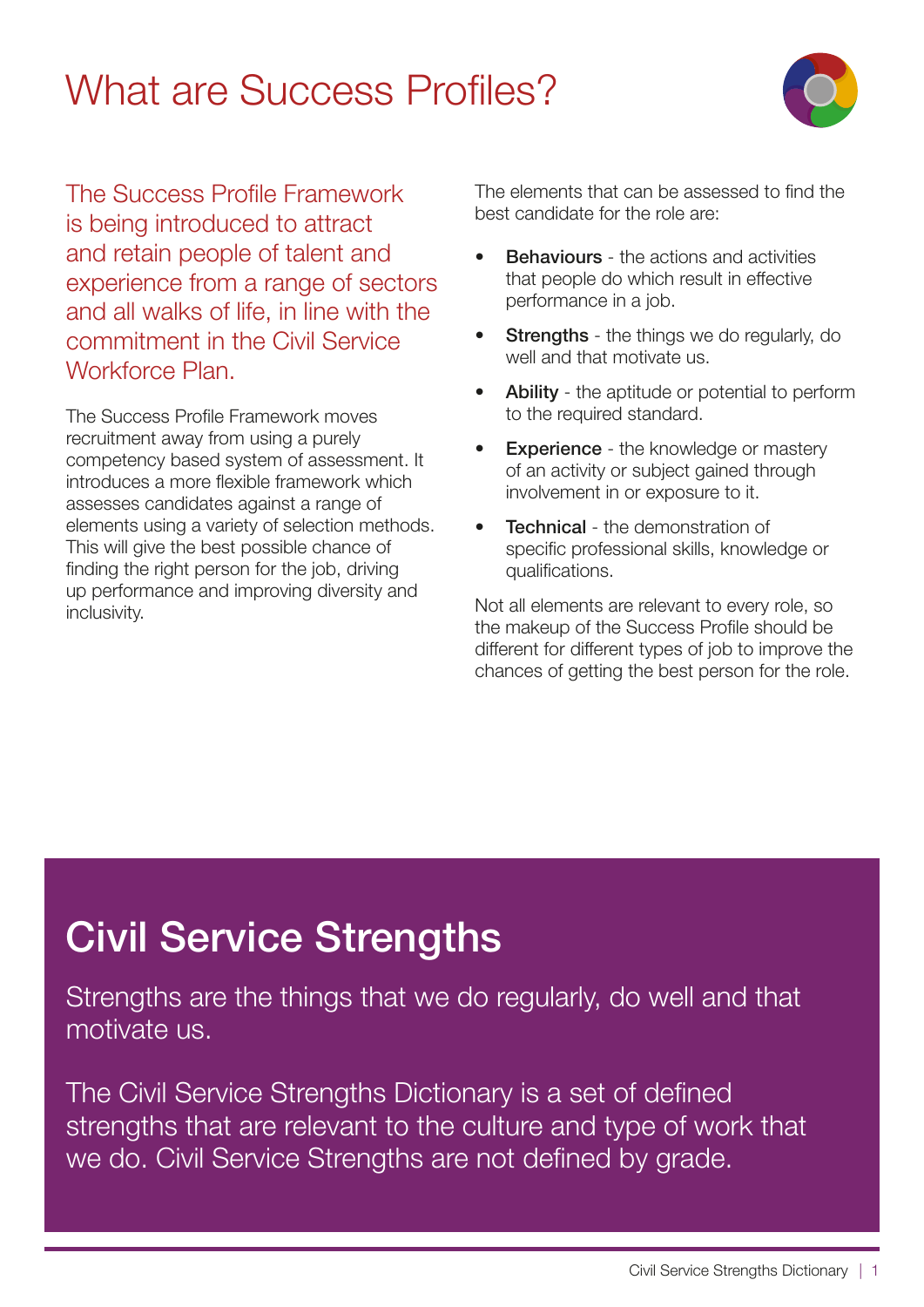## Why we assess strengths



When looking at your strengths, we want to find out whether you and the organisation or job role are a good fit.

We will look at what you enjoy doing and what you do well and often.

By ensuring that the role is the right fit for you, you are more likely to enjoy it and perform well.

### How we assess strengths

#### There are three elements which determine whether something is a strength:

- Performance: you can perform an activity/ behaviour to a high level of capability or proficiency.
- Engagement: you feel motivated, enthused and empowered when doing the activity.
- Use: you do the activity regularly and as often as possible.

Strengths can be assessed in a number of ways, such as:

- Interviews
- Recorded video interviews
- Bespoke situational strengths test
- Simulation assessment
- Personality test.

If attending an interview, you may be asked questions to understand whether you have strengths relevant to the job role. It is important to remember that there are no right or wrong answers to these questions. Do not rehearse your answers because we are looking for your initial response. The qualities required for the role will be described in the job description. The best way to prepare is to reflect on what you feel your personal strengths are and your preferred ways of working.

Your strengths may be assessed alongside other elements of the Success Profile to get a more rounded picture of your suitability for the role. The job description will outline the elements required for the role and the selection method(s) that will be used.

The Civil Service is a diverse and inclusive workplace and we want to help you demonstrate your full potential whatever type of assessment is used. If you require any reasonable adjustments to our recruitment process please let the recruiting manager know. Examples of adjustments include providing documents in large print or braille, allowing more time for a test or interview or providing assistance at an assessment centre.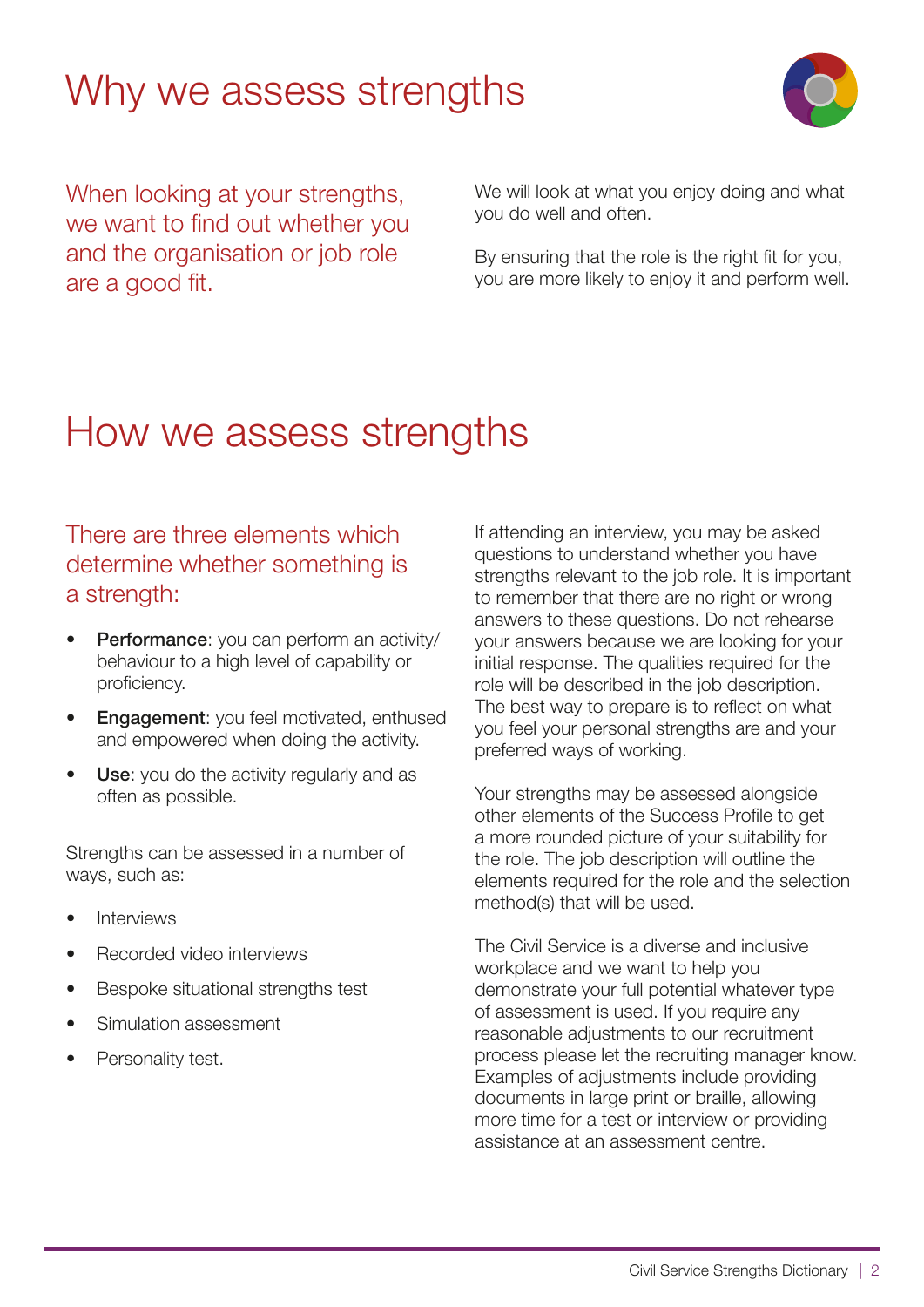# Strength definitions



| <b>Strength</b>                   | <b>Definition</b>                                                                                                                                                           |
|-----------------------------------|-----------------------------------------------------------------------------------------------------------------------------------------------------------------------------|
| <b>Adaptable</b>                  | You can adapt to variations in work or environment and your<br>effectiveness isn't impacted by change. You are flexible and versatile<br>and act as an advocate for change. |
| <b>Analytical</b>                 | You seek and analyse information to inform decisions based on the<br>best available evidence.                                                                               |
| <b>Authentic</b>                  | You are self-aware and true to yourself in all situations, even when<br>under pressure.                                                                                     |
| <b>Catalyst</b>                   | You are self-motivated to act to achieve a goal. You are confident using<br>your own initiative to take forward actions.                                                    |
| <b>Challenger</b>                 | You can bring a fresh perspective whatever the situation or context.<br>You see other people's views and can appreciate there are many<br>different angles to consider.     |
| <b>Change Agent</b>               | You are positive and inspirational in leading and supporting others<br>through change.                                                                                      |
| <b>Confident</b>                  | You take charge of situations, people and decisions. You communicate<br>confidently and give direction.                                                                     |
| <b>Courageous</b>                 | You are an innovator who tries new approaches and pushes yourself to<br>work outside your comfort zone.                                                                     |
| <b>Decisive</b>                   | You use your judgement and take a considered approach to situations<br>and tasks when making decisions.                                                                     |
| <b>Disciplined</b>                | You follow processes, operating firmly within set standards, rules and<br>guidelines.                                                                                       |
| <b>Efficient</b>                  | You convert resources into results in the most efficient and<br>economical way.                                                                                             |
| <b>Emotionally</b><br>Intelligent | You draw insight from your own emotions and those of others to<br>demonstrate empathy.                                                                                      |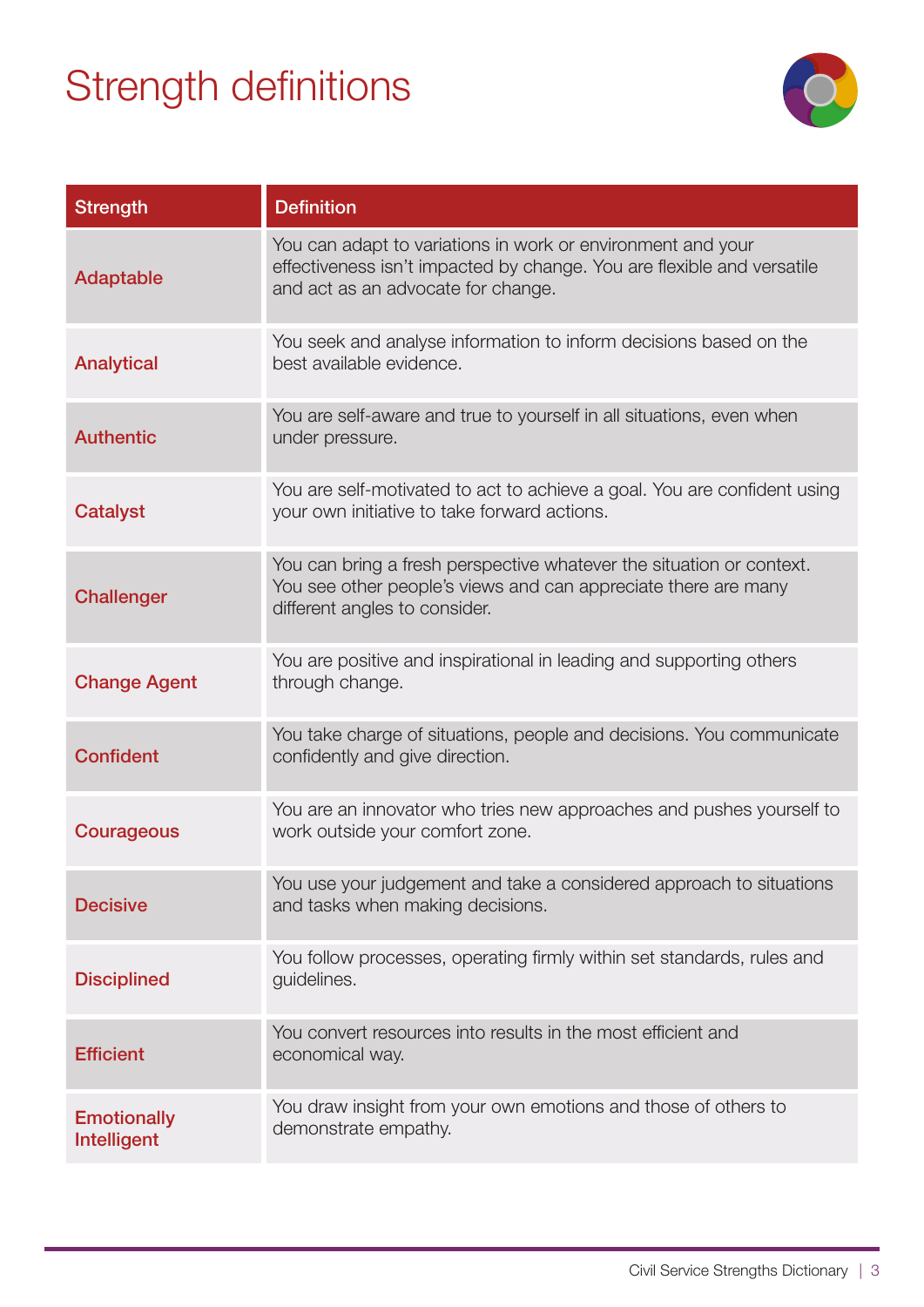# Strength definitions



| <b>Strength</b>   | <b>Definition</b>                                                                                                                                                                                                                        |
|-------------------|------------------------------------------------------------------------------------------------------------------------------------------------------------------------------------------------------------------------------------------|
| <b>Enabler</b>    | You see the potential in everybody and encourage them to learn,<br>progress and develop.                                                                                                                                                 |
| <b>Explainer</b>  | You communicate thoughts and ideas, verbally or in writing. You<br>simplify complexities and adapt communication so others can<br>understand.                                                                                            |
| <b>Focussed</b>   | You strive for quality outcomes and excellence in everything you do.                                                                                                                                                                     |
| <b>Inclusive</b>  | You recognise everyone as an individual, accepting people for who<br>they are and treating everyone fairly. You actively encourage and<br>provide opportunities for others to share ideas and contributions.                             |
| <b>Influencer</b> | You influence others, you articulate the rationale to gain their<br>agreement.                                                                                                                                                           |
| <b>Improver</b>   | You look for better ways of doing things and enjoy coming up with new<br>and original ideas.                                                                                                                                             |
| Learner           | You are inquisitive, you seek out new information and look for new<br>ways to develop yourself.                                                                                                                                          |
| <b>Mediator</b>   | You provide stability and cohesion within teams, finding common<br>ground and purpose. You enjoy collaborating with others to drive<br>forward a shared goal.                                                                            |
| <b>Mission</b>    | You pursue things which give you a sense of meaning and purpose,<br>working towards a longer term goal.                                                                                                                                  |
| <b>Motivator</b>  | You are highly driven and inspire others to move things along and<br>make things happen.                                                                                                                                                 |
| <b>Negotiator</b> | You facilitate constructive discussions and enjoy getting all parties to<br>reach an agreement.                                                                                                                                          |
| <b>Networker</b>  | You proactively create and maintain positive, professional and trusting<br>working relationships with a wide range of people within and outside<br>the organisation. You identify connections and reach out to bring<br>people together. |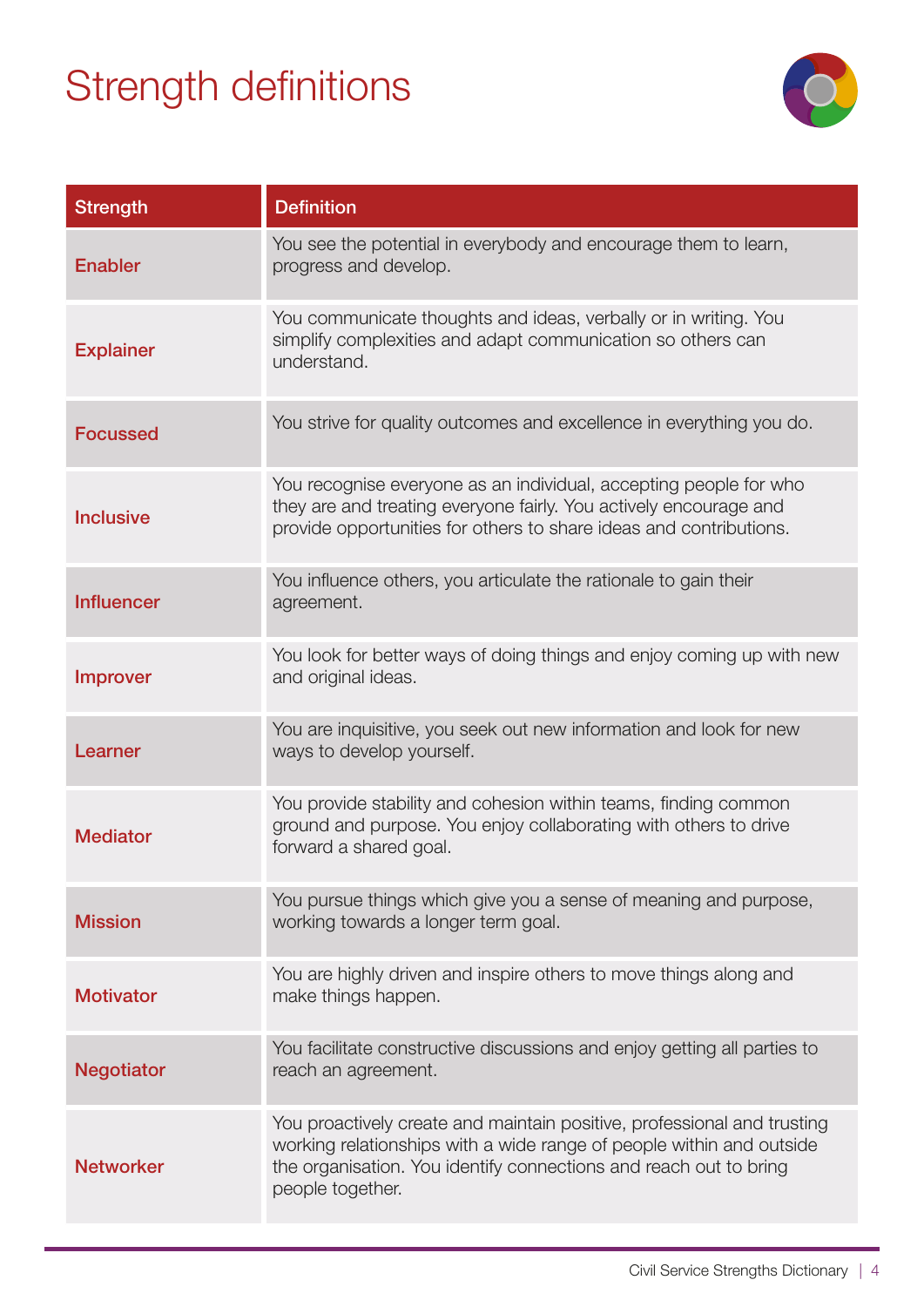# Strength definitions



| <b>Strength</b>             | <b>Definition</b>                                                                                                                                                                                         |
|-----------------------------|-----------------------------------------------------------------------------------------------------------------------------------------------------------------------------------------------------------|
| Organiser                   | You make plans and are well prepared. You seek to maximise time and<br>productivity.                                                                                                                      |
| <b>Precise</b>              | You are detail-focussed, you ensure everything is accurate and<br>error free.                                                                                                                             |
| <b>Preventer</b>            | You think ahead to anticipate, identify and address any risks or<br>problems before they occur.                                                                                                           |
| <b>Problem Solver</b>       | You take a positive approach to tackling problems and find ways to<br>identify suitable solutions.                                                                                                        |
| <b>Relationship Builder</b> | You quickly establish mutual respect and trust, building long lasting<br>relationships with others.                                                                                                       |
| <b>Resilient</b>            | You have inner composure, recover quickly from setbacks and learn<br>from them.                                                                                                                           |
| <b>Responsible</b>          | You take ownership for your decisions and hold yourself accountable<br>for what you have promised to deliver.                                                                                             |
| <b>Service Focussed</b>     | You look for ways to serve customers putting their needs at the heart<br>of everything you do.                                                                                                            |
| <b>Strategic</b>            | You look at the big picture and consider the wider factors and long<br>term implications of decisions.                                                                                                    |
| <b>Team Leader</b>          | You are confident to lead a team and can effectively manage team<br>dynamics to drive forward a shared goal. You take into consideration<br>everyone's individual needs and create a genuine team spirit. |
| <b>Team Player</b>          | You work well as part of a team and strive to ensure the team pulls<br>together and is effective.                                                                                                         |
| <b>Visionary</b>            | You create and share a clear vision of the future.                                                                                                                                                        |